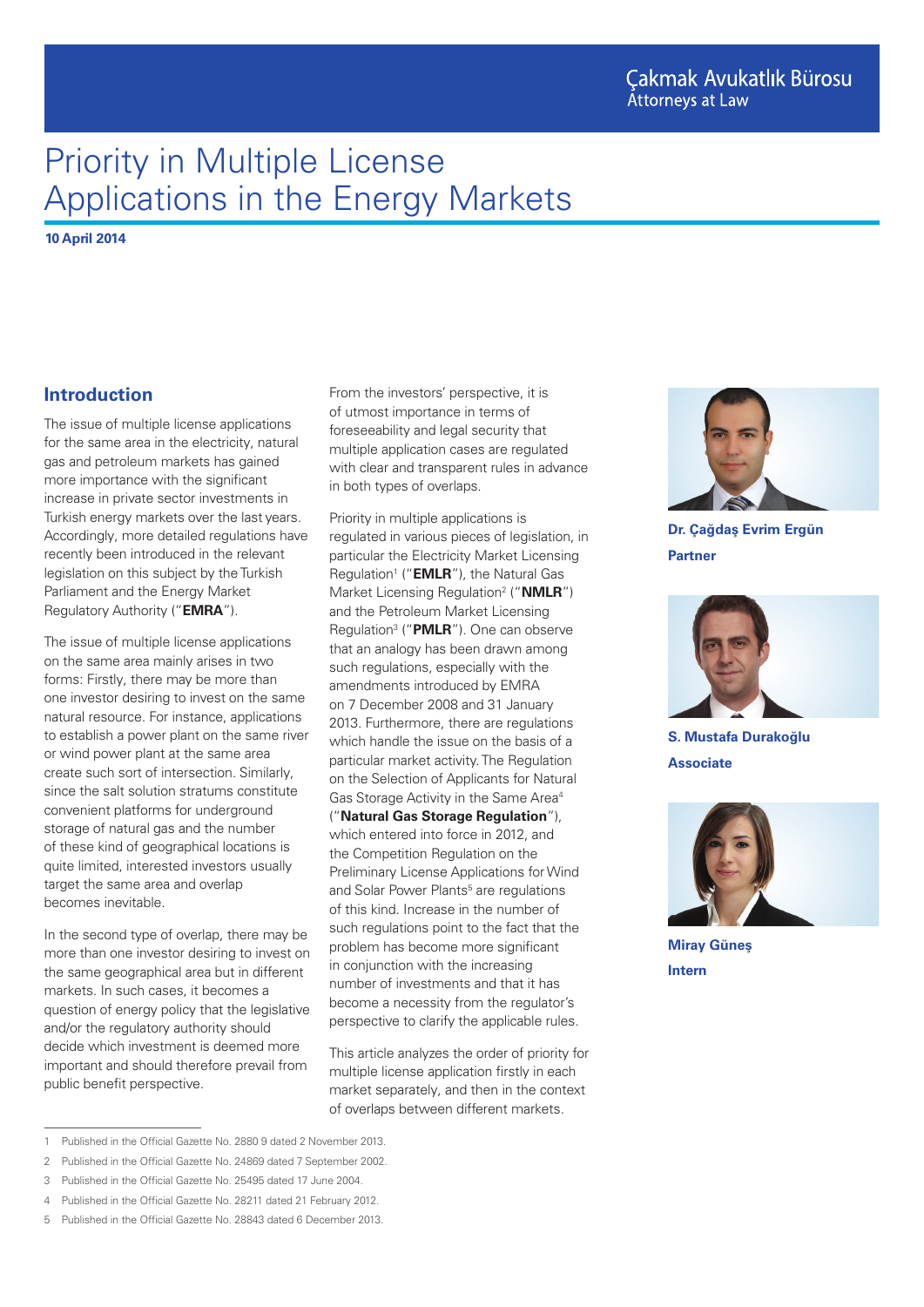### I. Priority in Multiple Applications in the Electricity Market

Article 14 of EMLR regulates the priority right in the event that there exist more than one application on the same area in the electricity market.

Pursuant to Article 14(2)(b) of EMLR, in the event that the area subject to application does not constitute an area allocated under an international treaty or subject to preparations for a nuclear power plant by MENR, the preliminary license applications can be categorized into two general groups as follows: (i) natural gas fired applications; and (ii) non-natural gas fired applications. As a general rule, "non-natural gas fired" applications have priority over "natural gas fired" applications. For "non-natural gas fired" applications; the order of priority is domestic coal, imported coal and renewable resources respectively. Pursuant to Article 14(2)(c)(2), in the event that there exists an overlap among the applications based on the same resource (i.e., domestic coal, imported coal or renewable resource), the order of priority shall be determined in accordance with the timing of application to EMRA.

Although Article 14(2)(c)(2) of EMLR sets forth, as a general rule, that applications based on renewable resources will be evaluated in accordance with the respective application dates, there also exist specific regulations regarding the order of priority for certain renewable resource types. Article 15(3)(ç) envisages a tender procedure by Turkish Electricity Transmission Company ("**TEİAŞ**") for wind and solar plants in the event that there exist multiple applications for the connection to the same connection point and/or connection area. Pursuant to this provision, if an applicant is the owner of the area, other application(s) shall be rejected. The tender to be made by TEİAŞ, on the other hand, is regulated by the Competition Regulation on the Preliminary License Applications for Wind and Solar Power Plants. Pursuant to such Regulation, the applicant who offers to pay the maximum contribution fee per unit MW wins the tender and enters into a Contribution Agreement with TEİAŞ. A similar tender is also envisaged with regards to hydroelectric power plants. Pursuant to Article 29 of Electricity Market Law<sup>6</sup> and the Regulation on the Principles and Procedures for Executing a Water Usage Right Agreement<sup>7</sup>, General Directorate of State Hydraulic Works (DSI) is entitled to select the legal entity with whom the water usage right agreement will be executed for the purposes of obtaining a preliminary license for hydraulic resources. Accordingly, among the applications whose feasibility studies were accepted as appropriate, the legal entity who offers to pay

the maximum annual hydroelectric contribution fee per unit of MW shall be notified to EMRA by the General Directorate of State Hydraulic Works for the execution of the agreement.

Nevertheless, there exists no general rule in terms of the applications which do not fall into any of the domestic coal – imported coal – renewable resources categorization mentioned above. For instance, it is yet unclear how the priority will be determined with regards to a preliminary license application for a non-renewable hydroelectric power plant or for a nuclear power plant which is not subject to studies by MENR.

### II. Priority in Multiple Applications in the Natural Gas Market

Article 4(4)(d)(3) of the Natural Gas Market Law No. 4646<sup>8</sup> and Article 9 of NMLR regulate the priority right in the event that there exist more than one application on the same area in the natural gas market.

Pursuant to 4(4)(d)(3) of the Natural Gas Market Law, in case there are multiple storage license applications for the same area, a tender will be held based on the license price, the criteria of which are to be determined by a regulation. Nevertheless: pursuant to the same article, in case the license applicant and/or its shareholders hold the ownership right or usage/easement or similar right enabling the storage activity on at least half of the immovable property, such application shall prevail. The Natural Gas Storage Regulation includes various criteria for the applicants, such as technical experience, financial capabilities and resources and envisages that a tender shall be held, based on the license price, among the applicants who meet such criteria.

Furthermore, NMLR envisages a slightly different mechanism on this issue. Pursuant to Article 9(2)(b), in the event of intersection of applications for underground natural gas storage and liquefied natural gas storage activities, the application for underground natural gas storage shall prevail. This provision is in compliance with the similar provisions in EMLR and PMLR. Nevertheless, neither Article 4(4)(d)(3) of Natural Gas Market Law, as explained above, nor Natural Gas Storage Regulation makes any distinction between underground storage license and liquefied storage license. Namely, the intersecting license types are simply referred to as "storage licenses"; however, it is not clear whether the rules shall apply in relation to the same type of storage license applications (such as underground storage-underground storage or liquefied natural gas-liquefied natural gas) or in relation to the

<sup>6</sup> Published in the Official Gazette No. 28603 dated 30 March 2013.

<sup>7</sup> Published in the Official Gazette No. 25150 dated 26 June 2003.

<sup>8</sup> Published in the Official Gazette No. 24390 dated 2 May 2011.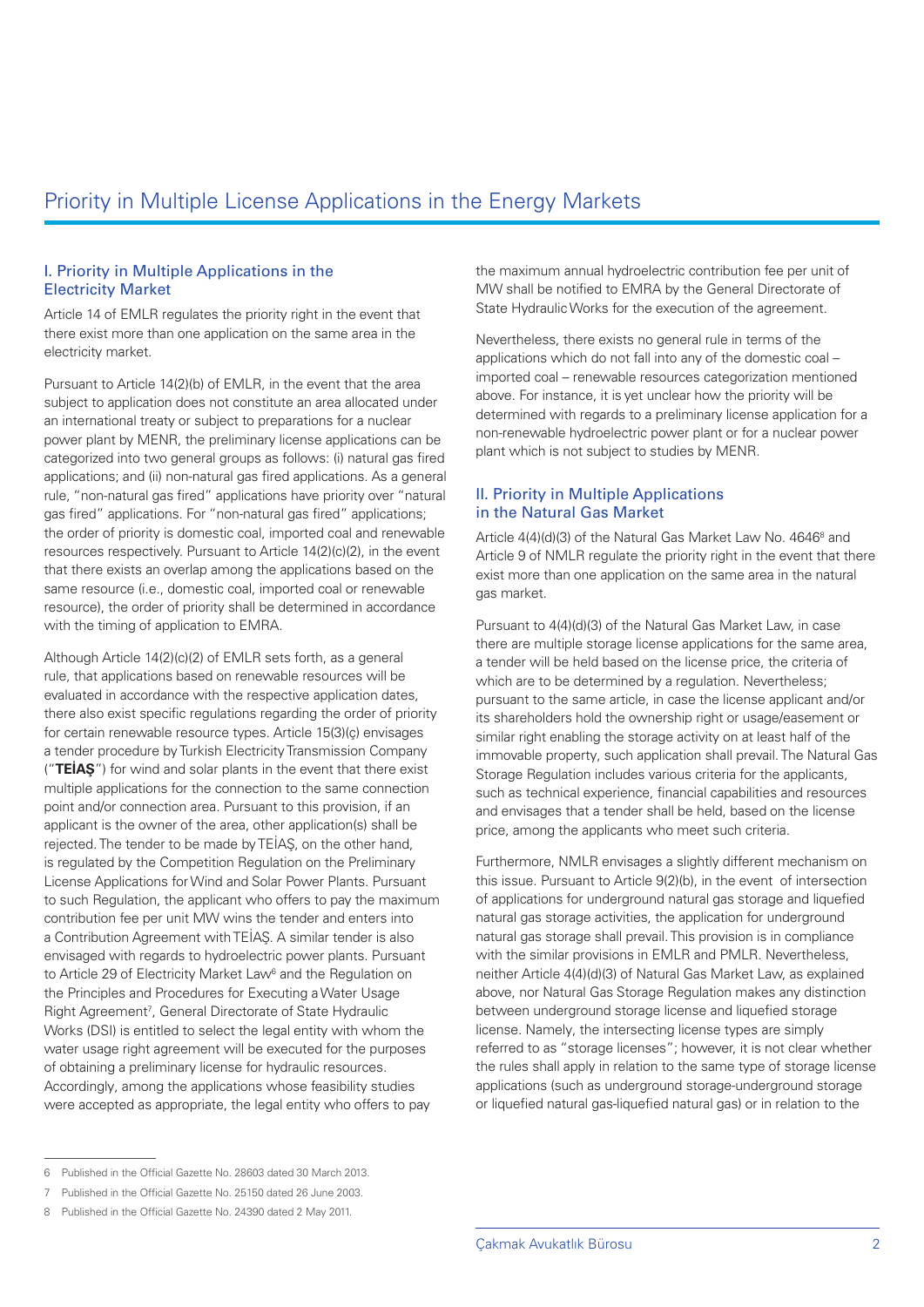# Priority in Multiple License Applications in the Energy Markets

different types of storage license applications. In the presence of Article 9(2)(b) of NMRL, it may be inferred that the Natural Gas Storage Regulation should be interpreted in accordance with this provision and should apply only in relation to the same type of storage license applications.

#### III. Priority in Multiple Applications in the Petroleum Market

Article 9 of PMLR regulates the priority right in the event that there exist more than one application at the same area in petroleum market. Pursuant to Article 9(2)(b)(2) of PMLR, in the event that there exist a refinery license application and a storage license application on the same area, the refinery license application shall prevail.

Pursuant to sub-paragraph (c) of the same paragraph, in the event that there exist more than one refinery or storage license application (namely, if a refinery license intersects with another refinery license application or a storage license application intersects with another storage license application), the earlier application shall prevail, and other applications shall be rejected.

### IV. Priority in Multiple Applications in Different Markets

Licensing regulations on electricity, natural gas and petroleum markets include parallel mechanism in relation to the priority order of applications in the event that there exist more than one application on the same area in different markets. According to such regulations, the priority order will be as follows:

Accordingly, the priority of the license or preliminary license applications in different markets should be evaluated in accordance with the ranking stated in the chart below.

Nevertheless, Article 6(9) of the Electricity Market Law states that "*In the event that a license application in relation to petroleum or natural gas market activities has been made on the area on which an electricity generation license application exists, the Board shall decide which application will be given priority by receiving the opinion of the Ministry.*" This provision requires that the opinion of MENR be received. Nevertheless, such a requirement does not exist in EMLR or any other licensing regulation mentioned above.

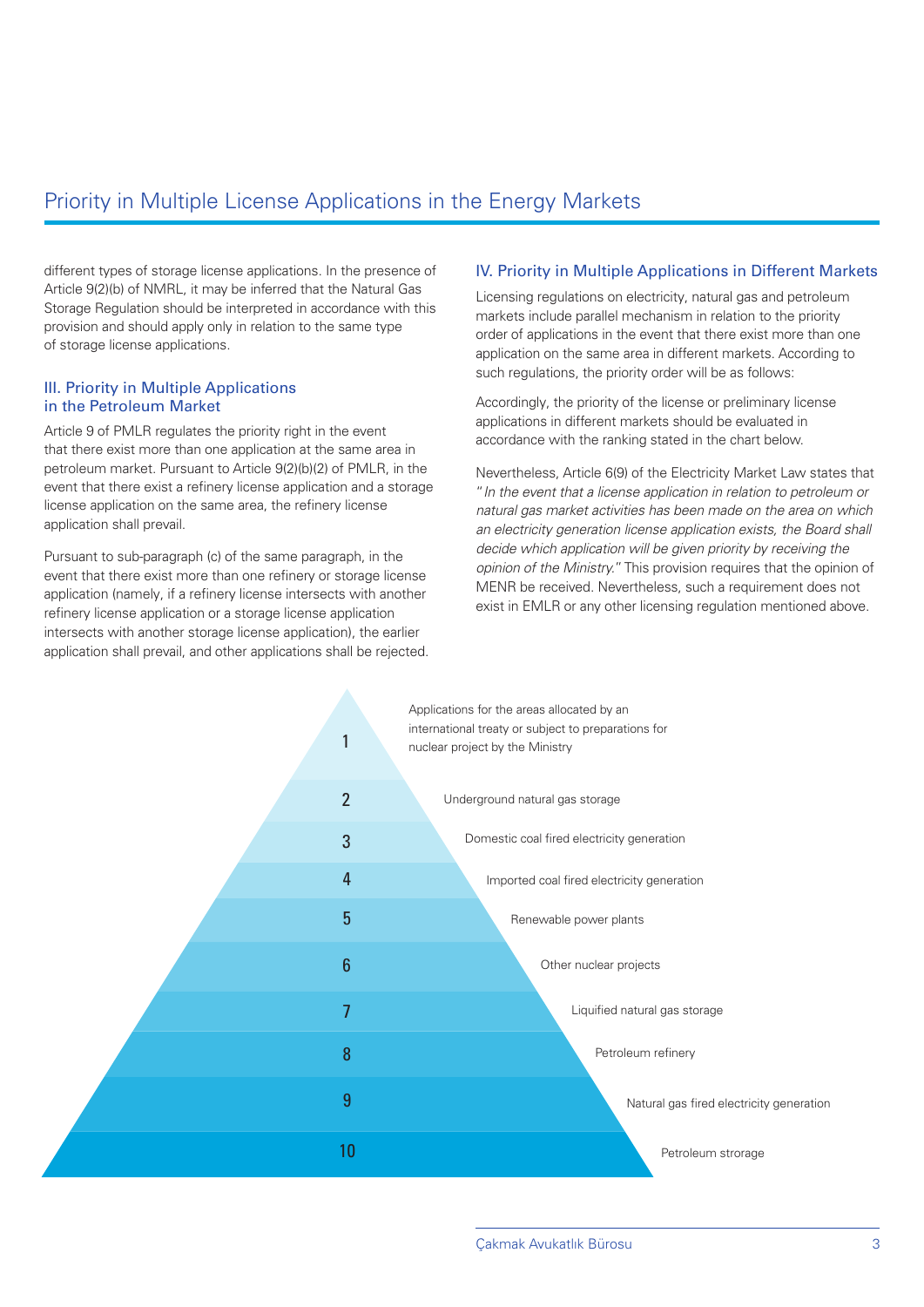## Priority in Multiple License Applications in the Energy Markets

Considering that it is not legally possible to restrict the scope of a statutory provision by means of a regulation, it can be argued that the provisions in the regulations regarding the intersections of electricity, natural gas and petroleum licenses are not in compliance with the Electricity Market Law.

### **Conclusion**

Legislation on each of the energy markets includes parallel rules of priority in the event that there exist more than one application on the same area. These regulations should be considered as positive steps providing predictability and legal security in case of multiple applications.

Nevertheless, there are still issues which are open to criticism, such as the uncertainty about underground storage license and liquefied storage license applications in natural gas market and the incompliance of the regulations with the Electricity Market Law regarding the requirement to obtain the MENR's opinion as explained above.

Finally, please see as an Annex to this article a comparative chart showing the priority status in multiple applications.